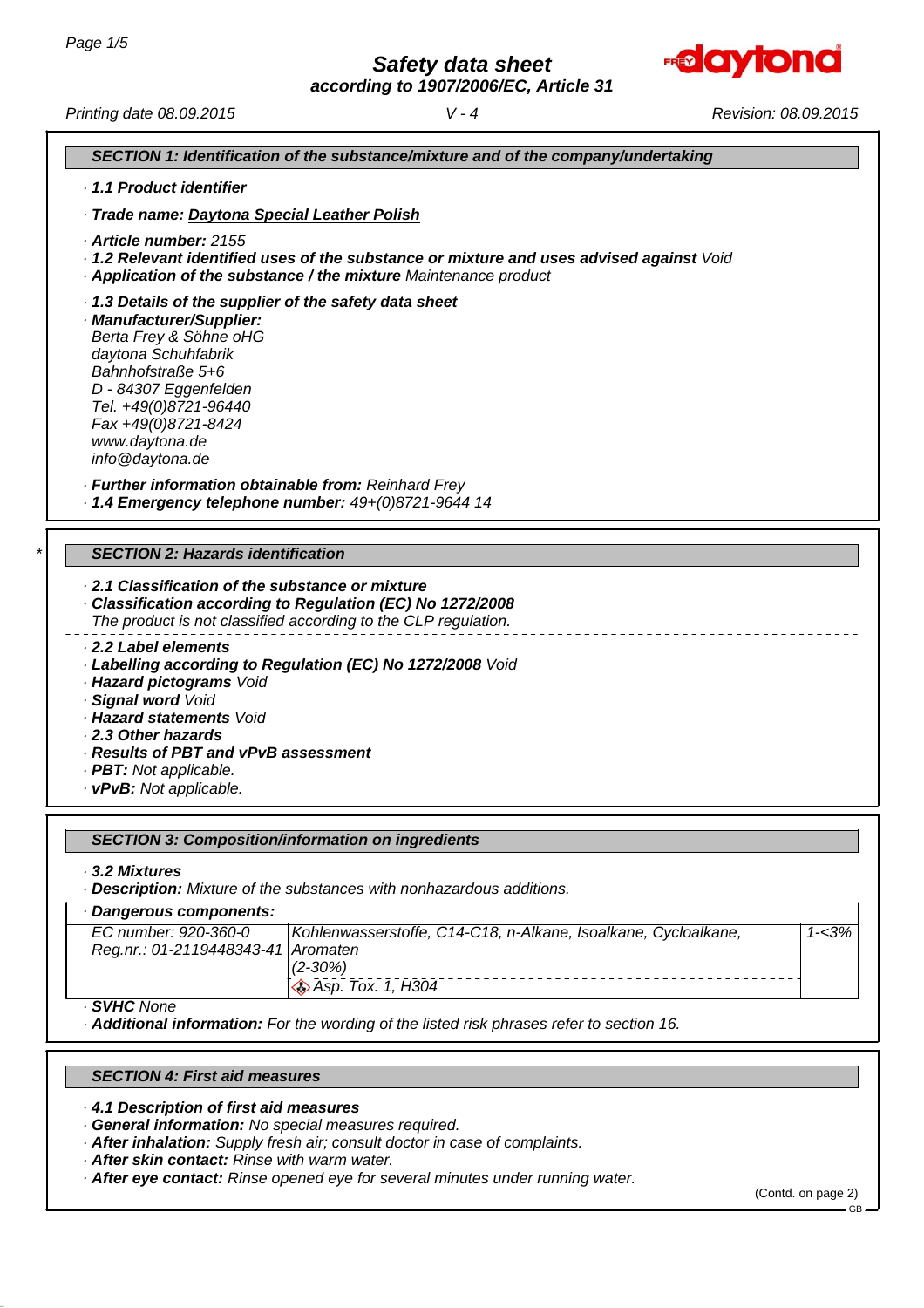

*according to 1907/2006/EC, Article 31*

*Printing date 08.09.2015 Revision: 08.09.2015 V - 4*

*Trade name: Daytona Special Leather Polish*

# *· After swallowing:*

(Contd. of page 1)

- *If swallowed, do not induce vomiting: seek medical advice immediately and show this container or label. · 4.2 Most important symptoms and effects, both acute and delayed*
- *No further relevant information available.*
- *· 4.3 Indication of any immediate medical attention and special treatment needed No further relevant information available.*

# *SECTION 5: Firefighting measures*

- *· 5.1 Extinguishing media*
- *· Suitable extinguishing agents:*
- *CO2, powder or water spray. Fight larger fires with water spray or alcohol resistant foam.*
- *· For safety reasons unsuitable extinguishing agents: None*
- *· 5.2 Special hazards arising from the substance or mixture*
- *Formation of toxic gases is possible during heating or in case of fire.*
- *· 5.3 Advice for firefighters*
- *· Protective equipment: Wear self-contained respiratory protective device.*

# *SECTION 6: Accidental release measures*

- *· 6.1 Personal precautions, protective equipment and emergency procedures Not required.*
- *· 6.2 Environmental precautions: Do not allow to enter sewers/ surface or ground water.*
- *· 6.3 Methods and material for containment and cleaning up: Pick up mechanically.*
- *Dispose contaminated material as waste according to item 13.*
- *· 6.4 Reference to other sections See Section 7 for information on safe handling. See Section 8 for information on personal protection equipment. See Section 13 for disposal information.*

# *SECTION 7: Handling and storage*

- *· 7.1 Precautions for safe handling No special precautions are necessary if used correctly.*
- *· Information about fire and explosion protection: No special measures required.*
- *· 7.2 Conditions for safe storage, including any incompatibilities*
- *· Storage:*
- *· Requirements to be met by storerooms and receptacles: No special requirements.*
- *· Information about storage in one common storage facility: Store away from foodstuffs.*
- *· Further information about storage conditions: None.*
- *· 7.3 Specific end use(s) No further relevant information available.*

### *SECTION 8: Exposure controls/personal protection*

*· Additional information about design of technical facilities: No further data; see item 7.*

- *· 8.1 Control parameters*
- *· Ingredients with limit values that require monitoring at the workplace: The product does not contain any relevant quantities of materials with critical values that have to be monitored at the workplace.*
- *· Additional information: The lists valid during the making were used as basis.*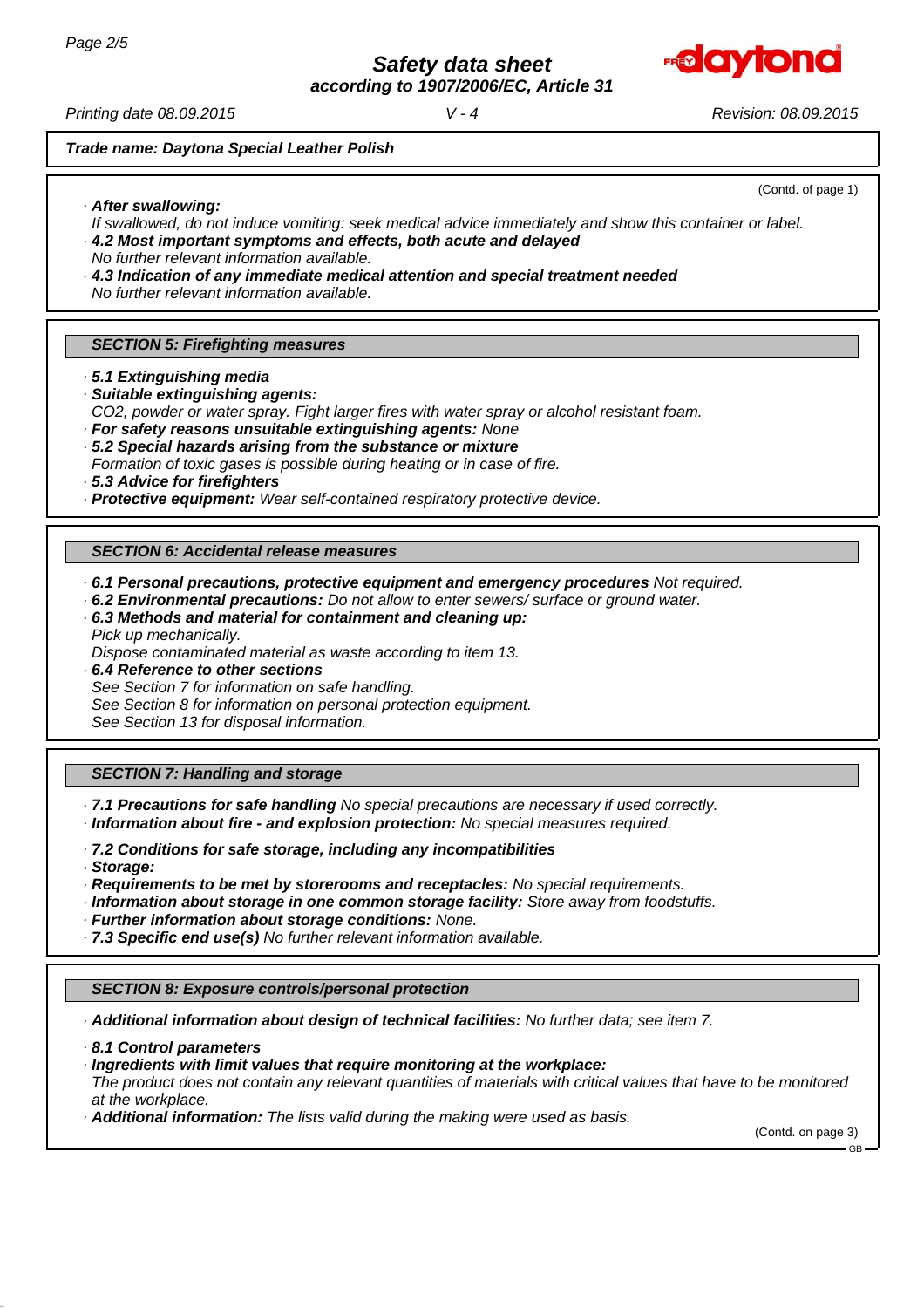

*according to 1907/2006/EC, Article 31*

*Printing date 08.09.2015 Revision: 08.09.2015 V - 4*

*· 8.2 Exposure controls*

*· Personal protective equipment:*

# *Trade name: Daytona Special Leather Polish*

|                                       | (Contd. of page 2) |
|---------------------------------------|--------------------|
|                                       |                    |
|                                       |                    |
| ıres:                                 |                    |
| he adhered to when handling chemicals |                    |

- *· General protective and hygienic measu The usual precautionary measures are to be adhered to when handling chemicals. Keep away from foodstuffs, beverages and feed. Be sure to clean skin thoroughly after work and before breaks.*
- *· Respiratory protection: Not required. · Protection of hands: Preventive skin protection by use of skin-protecting agents is recommended. After each cleaning use treatment creams, for very dry skin greasy ointments.*
- *· Material of gloves Not required.*
- *· Penetration time of glove material Not required.*
- *· Eye protection: Not required.*

| <b>SECTION 9: Physical and chemical properties</b>                                                                                                          |                                                                                  |  |  |
|-------------------------------------------------------------------------------------------------------------------------------------------------------------|----------------------------------------------------------------------------------|--|--|
| . 9.1 Information on basic physical and chemical properties<br>· General Information<br>· Appearance:<br>Form:<br>Colour:<br>· Odour:<br>· Odour threshold: | Pasty<br>Light yellow<br>Product specific<br>Not determined                      |  |  |
| · pH-value:                                                                                                                                                 | Not determined                                                                   |  |  |
| Change in condition<br>Melting point/Melting range: Undetermined.<br>Boiling point/Boiling range: $>$ 200 °C                                                |                                                                                  |  |  |
| · Flash point:                                                                                                                                              | None                                                                             |  |  |
| · Ignition temperature:                                                                                                                                     | Not determined                                                                   |  |  |
| · Self-igniting:                                                                                                                                            | Product is not selfigniting.                                                     |  |  |
| Danger of explosion:                                                                                                                                        | Product does not present an explosion hazard.                                    |  |  |
| · Explosion limits:<br>Lower:<br><b>Upper:</b>                                                                                                              | Void<br>Void                                                                     |  |  |
| · Density at 20 °C:                                                                                                                                         | $0.91 +/- 0.02$ g/cm <sup>3</sup>                                                |  |  |
| · Solubility in / Miscibility with<br>water:                                                                                                                | Not miscible or difficult to mix.                                                |  |  |
| · Viscosity:<br>Dynamic at 40 °C:<br>Kinematic:<br>. 9.2 Other information                                                                                  | $200 + -30$ mPas<br>Not determined<br>No further relevant information available. |  |  |

# *SECTION 10: Stability and reactivity*

*· 10.1 Reactivity No further relevant information available.*

*· 10.2 Chemical stability*

*· Thermal decomposition / conditions to be avoided: No decomposition if used according to specifications.*

*· 10.3 Possibility of hazardous reactions Reacts with strong oxidising agents.*

*· 10.4 Conditions to avoid No further relevant information available.*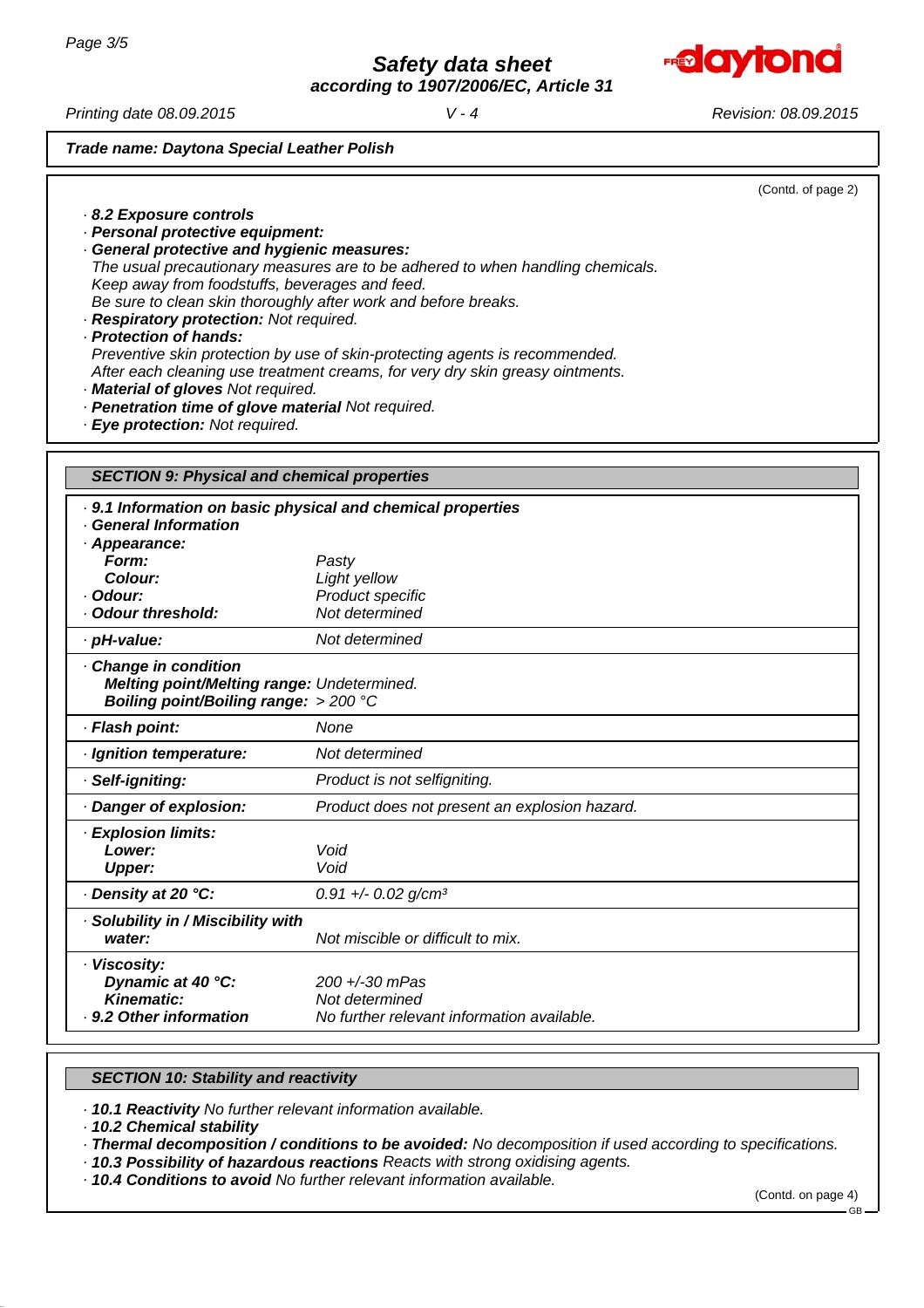

*according to 1907/2006/EC, Article 31*

*Printing date 08.09.2015 Revision: 08.09.2015 V - 4*

(Contd. of page 3)

*Trade name: Daytona Special Leather Polish*

- *· 10.5 Incompatible materials: Store away from oxidising agents.*
- *· 10.6 Hazardous decomposition products: No decomposition if used and stored according to specifications. In case of fire, the following can be released: Carbon monoxide and carbon dioxide*

# *SECTION 11: Toxicological information*

# *· 11.1 Information on toxicological effects*

*· Acute toxicity*

### *· LD/LC50 values relevant for classification:*

*Kohlenwasserstoffe, C14-C18, n-Alkane, Isoalkane, Cycloalkane, Aromaten (2-30%)*

*Oral LD50 > 15000 mg/kg (rat)*

*· Specific symptoms in biological assay: Not determined*

*· Primary irritant effect:*

*· Skin corrosion/irritation Based on available data, the classification criteria are not met.*

- *· Serious eye damage/irritation Based on available data, the classification criteria are not met.*
- *· Respiratory or skin sensitisation Based on available data, the classification criteria are not met.*
- *· CMR effects (carcinogenity, mutagenicity and toxicity for reproduction)*
- *· Germ cell mutagenicity Based on available data, the classification criteria are not met.*
- *· Carcinogenicity Based on available data, the classification criteria are not met.*
- *· Reproductive toxicity Based on available data, the classification criteria are not met.*
- *· STOT-single exposure Based on available data, the classification criteria are not met.*
- *· STOT-repeated exposure Based on available data, the classification criteria are not met.*
- *· Aspiration hazard Based on available data, the classification criteria are not met.*

### *SECTION 12: Ecological information*

- *· 12.1 Toxicity*
- *· Aquatic toxicity: No further relevant information available.*
- *· 12.2 Persistence and degradability No further relevant information available.*
- *· 12.3 Bioaccumulative potential No further relevant information available.*
- *· 12.4 Mobility in soil No further relevant information available.*
- *· Additional ecological information:*
- *· General notes:*

*Water hazard class 1 (German Regulation) (Self-assessment): slightly hazardous for water Do not allow product to reach ground water, water course or sewage system.*

- *· 12.5 Results of PBT and vPvB assessment*
- *· PBT: Not applicable.*
- *· vPvB: Not applicable.*

*· 12.6 Other adverse effects No further relevant information available.*

### *SECTION 13: Disposal considerations*

*· 13.1 Waste treatment methods*

*· Recommendation Disposal must be made according to official regulations.*

*· European waste catalogue*

*20 01 99 other fractions not otherwise specified*

(Contd. on page 5)

GB